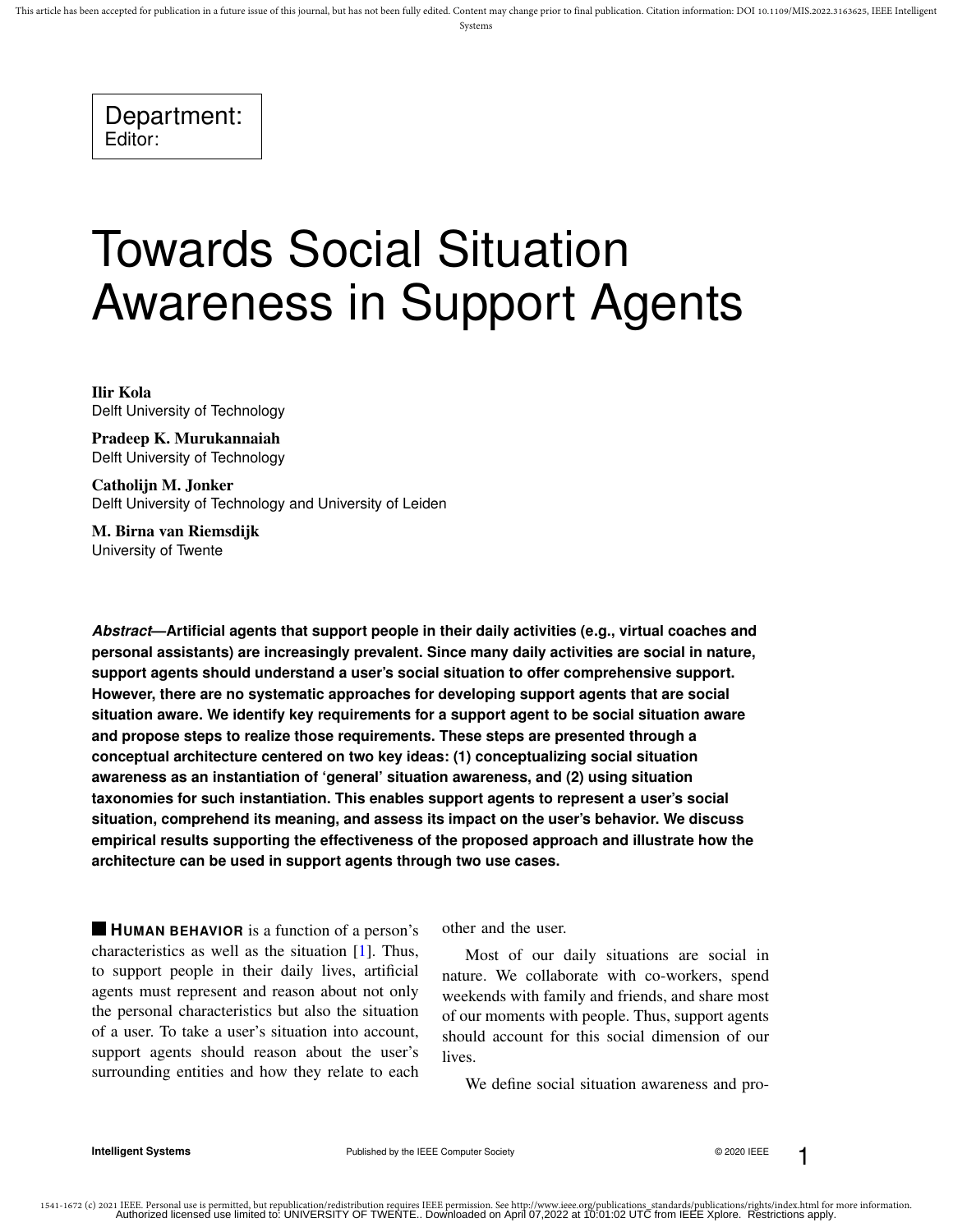#### Department Head

pose the building blocks necessary for support agents to be social situation aware. These building blocks are presented through a conceptual architecture inspired by work on 'general' situation awareness [2], which we instantiate with concepts from social sciences [3] to account for the requirements of modelling social situations. This work serves as a proof of concept showing that the building blocks of social situation awareness can be implemented in support agents and discusses the remaining steps for successful deployment of a full-fledged agent.

## WHAT IS SOCIAL SITUATION AWARENESS?

Yang et al. [4] define a situation as "a combination of the individually interpreted, implicit, and unique understandings, and the culturally shared, explicit, and common understandings of the surroundings that produce and constrain human behavior." We define a *social situation* as a type of situation that involves more than one person. Thus, a social situation involves not only the typical situational elements such as time and place but also social elements such as the quality of the relationships and contact frequency between the user and other people in the situation.

The social elements of a situation influence user behavior. For instance, consider two situations: one in which a user has dinner with a friend and another in which the user has dinner with a prospective employer. In these two situations, despite similar environmental elements, the user's behavior can be different because of the different relationships among the people in these situations.

Endsley [2] describes a prominent model of situation awareness consisting of three levels: (1) *perception*, representing the status, attributes and dynamics of relevant elements in the environment; (2) *comprehension*, representing a higher level synthetized meaning of the elements of the environment; and (3) *projection*, representing the ability to project the future status of the elements of the environment. Adapting Endsley's model, we define *social situation awareness* as:

a support agent's ability to perceive the social elements of a situation, to comprehend their meaning, and to infer their effect on the behavior of the user.

### SIDEBAR: SITUATION TAXONOMIES

Situations are abstract entities, which makes assigning meaning to them challenging. Studies in social psychology [3] suggest that people interpret situations by creating impressions of them as if they were real entities which have specific *psychological characteristics*. Understanding situations in terms of these characteristics allows people to better navigate the world by using these characteristics to predict what will happen and coordinate behavior accordingly. We propose that support agents should similarly treat situations as real entities with psychological characteristics.

Psychological characteristics provide a highlevel subjective interpretation of situations and are widely studied, and different taxonomies have been developed. Here we present the elements of the DIAMONDS taxonomy [3]. We choose this taxonomy because it is designed to cover daily situations and it offers a validated scale for measuring the psychological characteristics of situations. The taxonomy comprises the following characteristics in terms of which situations can be described:

- Duty situations where a job has to be done, minor details are important, and rational thinking is called for;
- Intellect situations that afford an opportunity to demonstrate intellectual capacity;
- Adversity situations where you or someone else are (potentially) being criticized, blamed, or under threat;
- Mating situations where potential romantic partners are present, and physical attractiveness is relevant;
- pOsitivity playful and enjoyable situations, which are simple and clear-cut;
- Negativity stressful, frustrating, and anxietyinducing situations;
- Deception situations where someone might be deceitful. These situations may cause feelings of hostility;
- Sociality situations where social interaction is possible, and close personal relationships are present or have the potential to develop.

Rauthmann et al. [3] suggest that people use these psychological characteristics to ascribe meaning to situations. Furthermore, they show that psychological characteristics of situations

## 2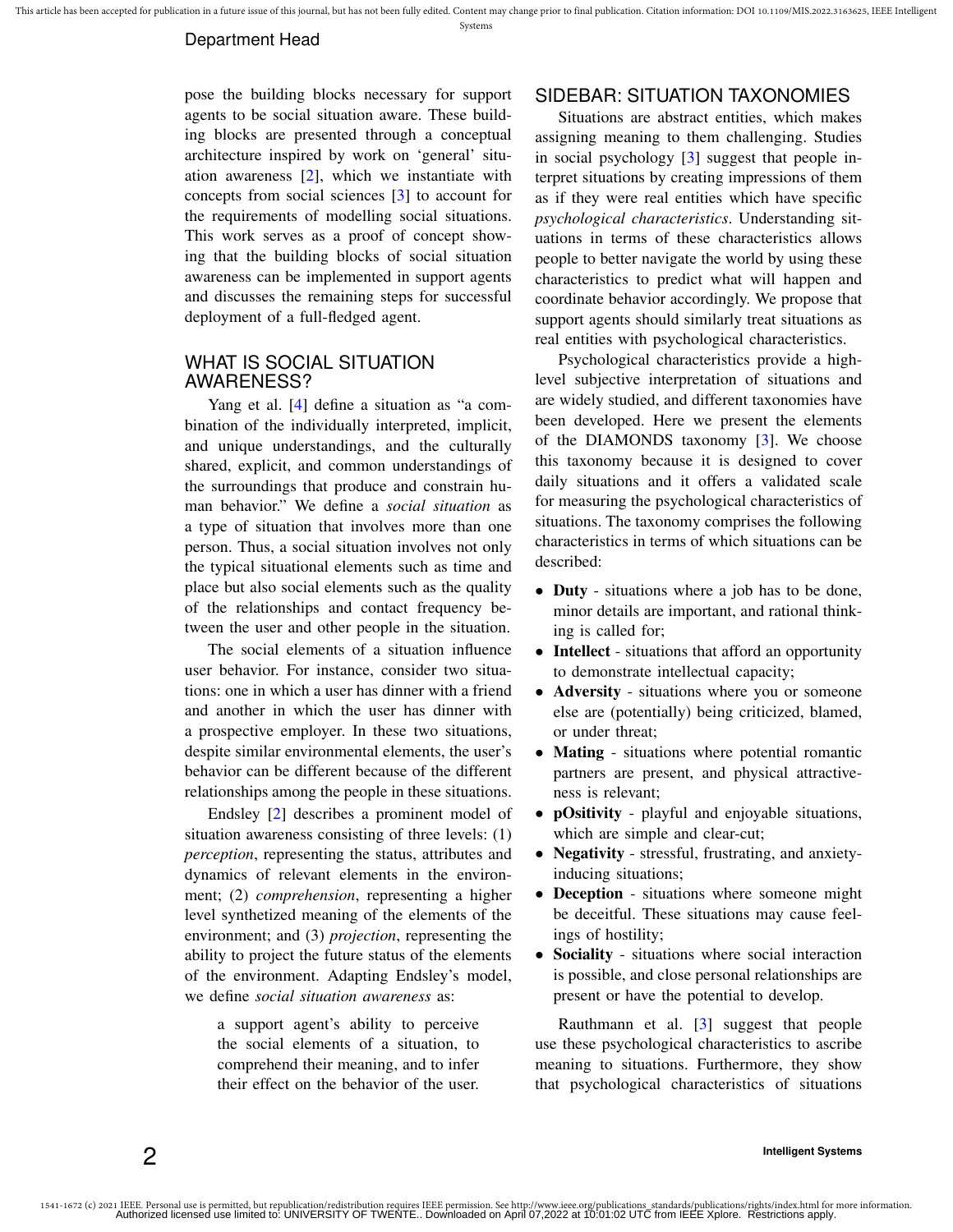Systems

correlate with various situation cues, as well as behaviors that people exhibit in those situations. For instance, a high level of Duty is characteristic of work situations, and typical behaviors for situations with a high level of duty are concentrating and displaying ambition. This corresponds to our definition of social situation awareness: psychological characteristics of situations can be used for social situation comprehension, and are related to both social situation perception and social situation comprehension.

## REQUIREMENTS FOR SOCIAL SITUATION AWARE AGENTS

Different context awareness architectures have been proposed for different purposes. Alegre et al. [5] provide a review of existing approaches, and suggest that one of the reasons for the variety of existing approaches is the need for specific architectures in each domain. However, none of the reviewed approaches tackles social situations specifically. Our research fills this gap. Focusing on social situations motivates us to take into account the human aspects of a situation as opposed to the technical aspects investigated in related work, such as geo-spatial locations and other physical elements of context. Furthermore, the focus of existing approaches is on information that can be acquired through sensors, which is processed to determine actions that are occurring in the environment. Our work complements these approaches by focusing on the psychological meaning of situations. Based on these differences, we formulate the following requirements for support agents to be social situation aware.

Combining sensory data with a user's mental constructs Perceiving social situations relies not only on information that can be detected through sensors, but also on a user's mental constructs. For instance, in a situation where a user is meeting another person for dinner it is difficult to detect the features of their relationship from sensors alone. This information can be important, e.g., a dinner with a friend is very different from a dinner with a potential employer. Therefore, the agent needs to be able to elicit information about the user's mental constructs such as social relations, which may not be available via sensors.

Variety of social situations A flexible support

agent should be able to represent a wide variety of social situations a user may encounter. To do so, an agent must identify a variety of social dimensions characterizing a situation. Further, the agent should be able to interpret this situation variety by translating social features into abstractions to determine appropriate support, e.g., using pre-specified rules to categorize situations into a limited number of higher-level situations, or using machine learning to derive information that can be used for reasoning about support.

Interpreting the meaning of situations Existing work on situation awareness addresses the comprehension step by determining how the perceived objects in a situation are interrelated [6] and recognizing the situation type. For instance, if two users are perceived in the same office, the comprehension step would say that the user is in a meeting. However, in social situations, knowing the type of situation is not sufficient to determine the support needed since it is possible to infer different meanings from this information. For example, being in a meeting with a supervisor is different from a meeting with a potential client. Support agents need to be able to distinguish the different meanings of such social situations.

Value-aware support Agents should provide support that is consistent with the user's goals and preferences. In social science, it has been argued that the essence of a situation is its affordance of human goals and motives [3]. A way to represent human motives are personal values. Values such as independence or success which express what people find important in life have been found to be key drivers of human decisions, and value preferences exhibit cross-situational consistency [7]. Since providing support in social situations is ultimately about aligning with the user's underlying motivations, we suggest the use of values for personalization.

Explainability and directability Support agents need to be able to explain their suggestions to users. For instance, consider an agent that supports healthy lifestyle. If the agent merely suggests the user to avoid going to a party, this advice might be unexpected. However, if the agent informs the user that going to parties usually leads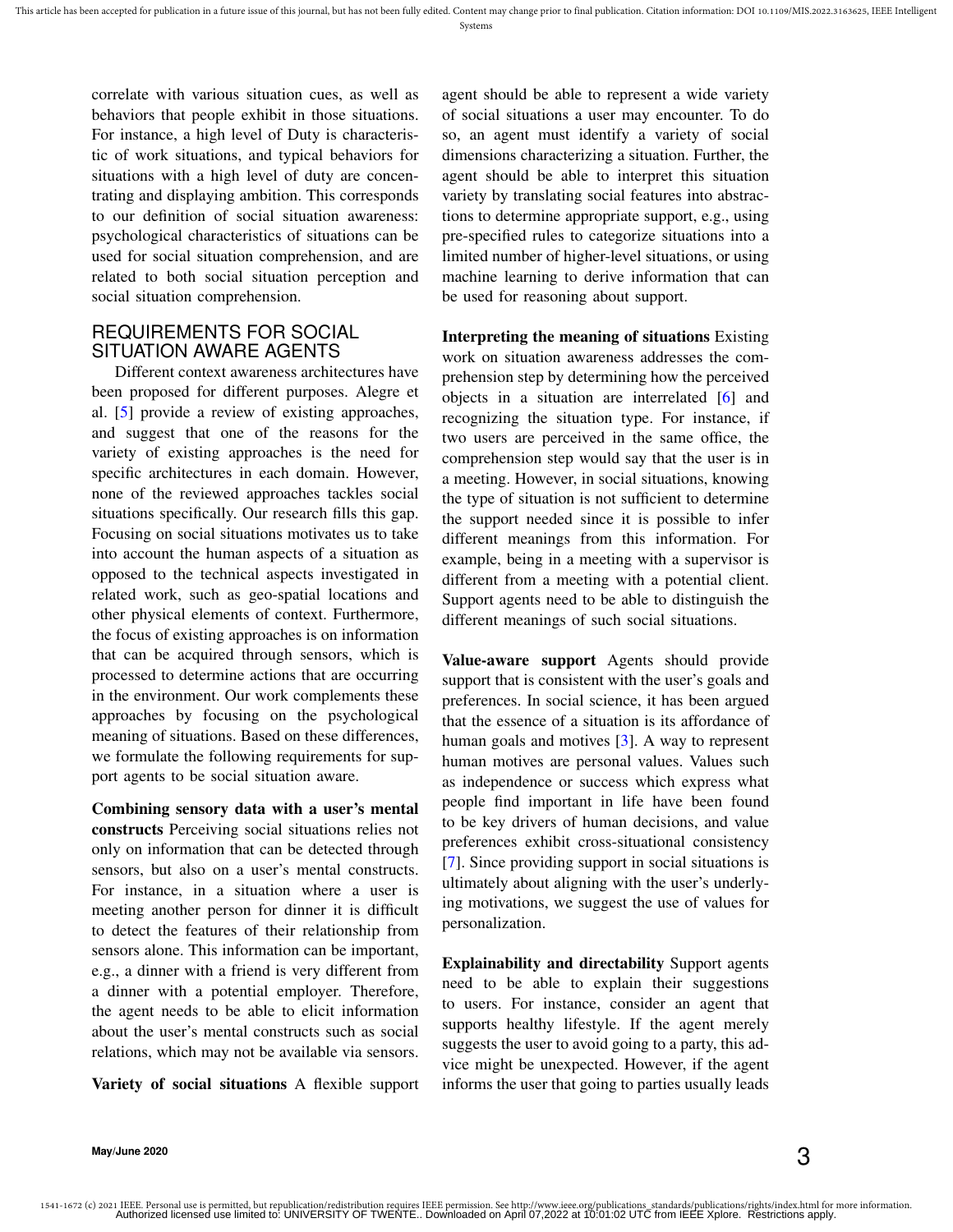#### Department Head

to smoking, which demotes the value of 'health', then the user can make an informed decision. Further, the user should be able to direct the agent on how to act. Continuing our example, the user should be able to inform the agent that the party is in a non-smoking venue, health would not be demoted. The agent can then use this information in future situations.

Although variants of these requirements are mentioned in existing work, to the best of our knowledge our formulation and approach towards tackling them in an integrated way is new. The key novel elements in our requirements are the consideration of how to ascribe meaning to social situations, the emphasis on user interaction, and a hybrid human-machine approach for social situation awareness and support.

#### A CONCEPTUAL ARCHITECTURE FOR SOCIAL SITUATION AWARENESS

We identify the core elements, and their interrelations, for creating social situation aware agents by presenting a conceptual architecture. The architecture consists of two main components: a social situation awareness component, and a user interaction component. The first is an instantiation of the three-level situation awareness model proposed by Endsley [2] with social concepts. The second comprises interaction modules needed for integrating situation awareness reasoning with the supportive function of the agent. We provide directions for implementing these components.

#### Level 1: Social Situation Perception

The goal of the perception level is to obtain a representation of the salient aspects of a social situation. This information can come from sensory data and interaction with the user. To account for a wide variety of situations, the information included in this level should allow representing arbitrary social situations. Kola et al. [8] propose an approach to model arbitrary social situations through a two-level ontology distinguishing *situation cues* and social relationship features (*social background model*). Rosatelli et al. [9] propose an approach where data from wearable sensors is processed with deep learning techniques to assess information such as roles in social interactions.

#### Level 2: Social Situation Comprehension

In this level, the perceived elements are used to infer a social situation profile, characterizing the situation along meaningful dimensions.

**Knowledge elements** To describe the meaning of a social situation, we propose to use the psychological characteristics of situations (see section on situation taxonomies). The idea is to describe each social situation by a set of features (the *situation profile*) that represent the psychological characteristics of that situation. These characteristics describe a user's subjective understanding of a situation. A key advantage of this approach is that it offers a fixed number of dimensions based on which it is possible to represent and compare different situations.

**Reasoning** To determine the psychological characteristics of a situation, one may follow a rule-based or a machine learning approach. A rule-based approach provides explicit reasoning, but requires extensive design time specifications. A machine learning approach supports situation variety, e.g., by offering predictions for unseen examples, but offers limited explainability.

#### Level 3: Social Situation Projection

In this level, the agent uses the situation profile to predict how the user is likely to behave in a social situation, and what values are affected.

**Knowledge elements** In the classic situation awareness model, the projection level captures how the situation develops as a whole. To fulfill the personalization requirement, we propose that in the projection level the agent needs to predict what behavior the user is likely to exhibit, and the personal values promoted or demoted in a given situation. The former allows the agent to provide proactive support, and the latter enables the agent to help the users in a value-aligned manner.

**Reasoning** This component takes the situation profiles as input, and predicts the expected behavior and the promoted and demoted values. A possible way to do this is by grouping similar situations based on their profile, and studying the patterns of behaviors and values in each group of situations, as done by Kola et al. [10].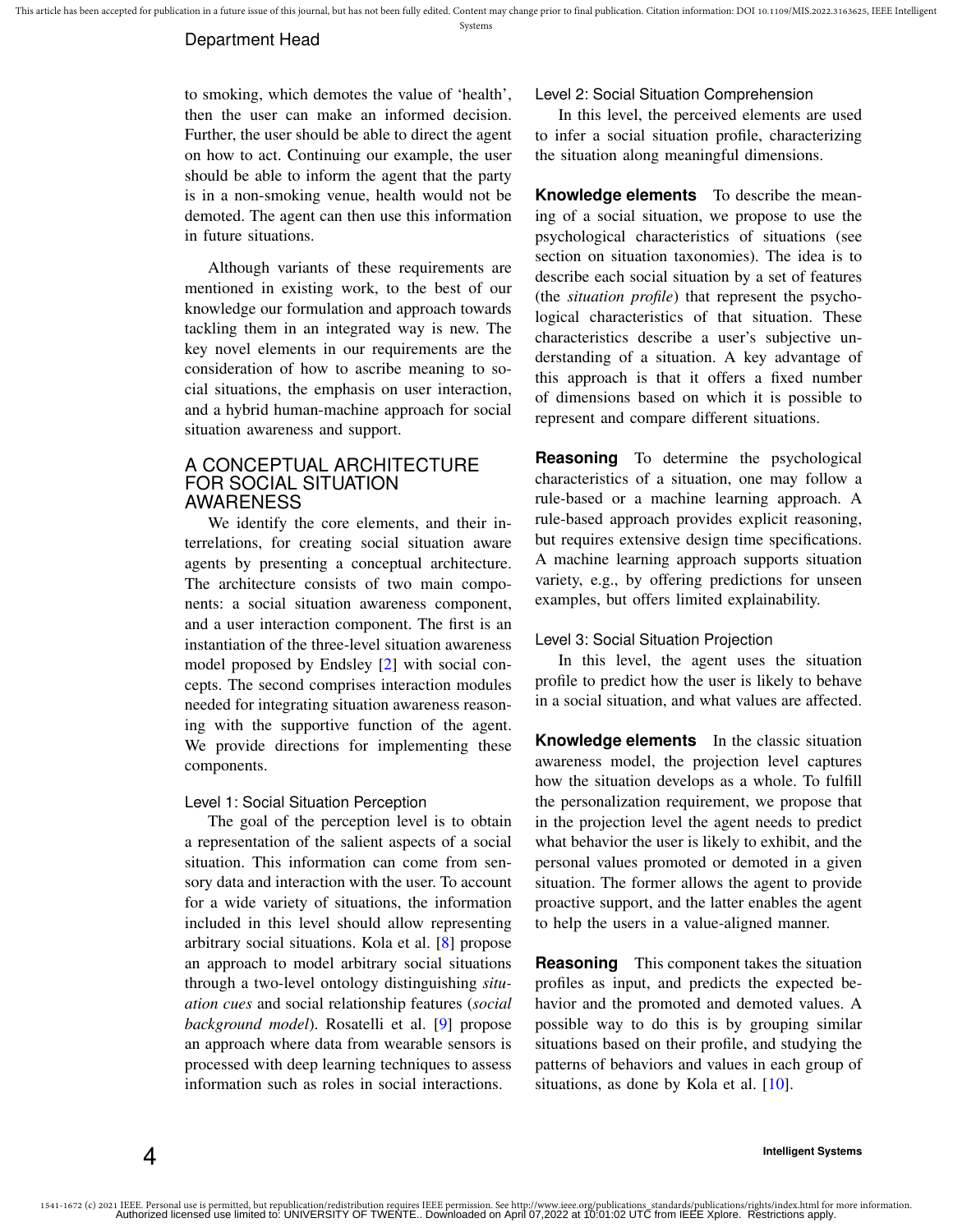

Figure 1. Architecture of a social situation aware support agent. The numbers in red circles represent the requirements (Table 1) that the elements of the architecture address. (Icons retrieved from [www.flaticon.com.](www.flaticon.com))

#### Interaction Modules

An agent needs to interact with the user to give and acquire information necessary for support. We foresee the need for four interaction modules. In this paper, we focus on describing the role of these modules as part of the envisaged support agent. In order to realize the interaction modules and create a full-fledged social situation aware agent, open research challenges regarding human-machine hybrid intelligence [11] need to be addressed.

**Elicitation Module** The elicitation module interacts with the user to elicit necessary information that cannot be acquired from a sensor. User interaction is needed during both initialization and run time. During initialization, the goal is to gather information that remains relatively stable, e.g., information about a user's social relationships with their most frequent contacts, needed to form the social background model. This ensures that for most social situations which the user encounters, the social background model already contains the needed information, thus avoiding to overload the user with information requests after initialisation. During run time, the module detects when certain information is missing regarding a specific social situation, e.g., the role of the other person, and asks the user. The Platys framework [12] can be used to reduce the possible burden of information elicitation for the user. Platys employs an active learning approach, which asks a user to provide context information only if the predictions with existing sensor readings are uncertain, which reduces the overall effort for the user.

**Support Module** After going through the social situation awareness levels, an agent can reason about the support it can provide. One of the proposed requirements is for the agent to personalize support according to the needs and the values of the user. This information can be contained in a user model within the support module. The support module can then compare the user preferences with the information coming from Level 3 of the architecture regarding expected user behavior and values. Support is needed when there is a mismatch between the preferred and the expected behavior of the user in a situation, or when the situation affects a value important to the user.

**Explanation Module** To make an agent's support actions explainable, we propose to use meaningful social notions in each level of the architecture, derived through explainable reasoning and learning techniques. An advantage of a multilevel architecture is that explanations can be given on different levels: the agent can (1) give insight on the suggestion relating it to a certain personal value or preferred behavior (Level 3), (2) explain why a certain behavior or personal value is expected in a specific social situation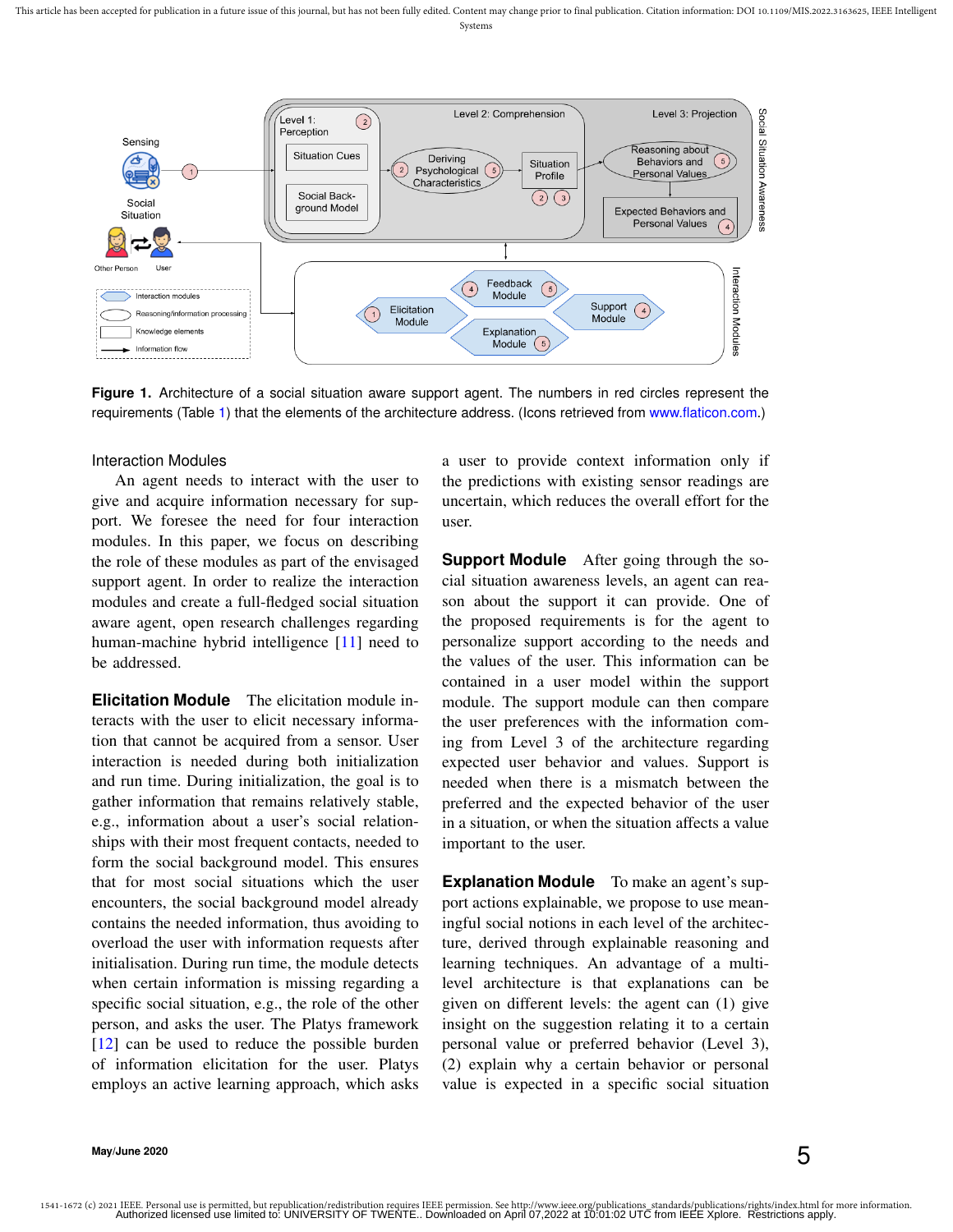#### Department Head

by referring to the psychological characteristics of that situation (Level 2), and (3) give further insight on the situation cues and social relationship aspects that cause the situation to have those specific psychological characteristics (Level 1).

**Feedback module** It should be possible for the user to notify the agent when a support action or its explanation is not satisfactory. The feedback module achieves this by interacting with the user to determine whether there has been a mistake in one of the reasoning steps or whether some information in the knowledge base needs to be updated. The agent can then integrate this feedback into its reasoning mechanisms and knowledge bases at the appropriate level. How exactly such updates are to be performed and represented is an open research question.

## EMPIRICAL EVIDENCE

In this section, we present empirical evidence that supports our proposed three-level social situation awareness component. The social situation awareness component is an instantiation of the well-known model of situation awareness by Endsley [2]. The model's diverse applications suggest that the three level approach as a whole is beneficial.

In past work, the different levels of the social situation awareness were implemented and evaluated through human-grounded studies [14]. Human-grounded evaluations involve real people who are presented with simplified tasks, and are particularly useful in cases such as ours where the goal is to evaluate reasoning components and a full-fledged agent cannot yet be implemented due to open challenges in interaction modules. In Kola et al. [13], we showed that transitioning through the three levels of the architecture is possible: using data collected from a large user study, we presented an approach in which it is possible to predict Level 2 information from Level 1 inputs, and then in turn use the predicted Level 2 information as input for predicting Level 3 information. Furthermore, we showed how Level 1 and Level 2 information can be used as a basis for creating explanations that are satisfying for people. In this section we give details on how the different levels of the social situation awareness module have been successfully implemented and evaluated in generic domains, e.g., to assess the promoted or demoted personal values of a social situation, or specific domains, such as reasoning about the priority of social situations. Furthermore, in Table 1 we present how each architectural element tackles the identified requirements.

Level 1 In Kola et al. [8], we proposed an ontology to tackle the perception level. The ontology models situation cues, describing the situation, and social relationship features, describing the relationship of the user with the people in the situation.We evaluated this approach via a user study in which participants were asked about their social relationships using the features proposed in the ontology. Participants considered the ontology to contain an appropriate amount of information (average answer=3, SD=0.61 on a 5 points Likert scale where 1=too little information, 3=appropriate information, 5=too much information) and to

Table 1. Key requirements and how they are addressed in our proposed approach

| Requirement                                                     | How it is addressed                                                                                                                                           | <b>Empirical</b><br>evidence |
|-----------------------------------------------------------------|---------------------------------------------------------------------------------------------------------------------------------------------------------------|------------------------------|
| 1) Combining sensory data with mental constructs of<br>the user | Perception level based on sensory data and user-<br>elicited information                                                                                      | $\lceil 8 \rceil$            |
| 2) Variety of situations                                        | Use concepts from social sciences to allow represent-<br>ing arbitrary situations<br>Use machine learning to learn connections between<br>Level 1 and Level 2 | $[3]$ , $[8]$                |
| 3) Interpreting the meaning of situations                       | Derive the psychological characteristics of situations                                                                                                        | $[3]$ , $[13]$               |
| 4) Value-aware support                                          | Base support on the personal values of the user<br>Have feedback module which allows personalization                                                          | $\lceil 10 \rceil$           |
| 5) Explainability and directability                             | Use explainable techniques<br>Explanation module techniques<br>Feedback module                                                                                | $\lceil 13 \rceil$           |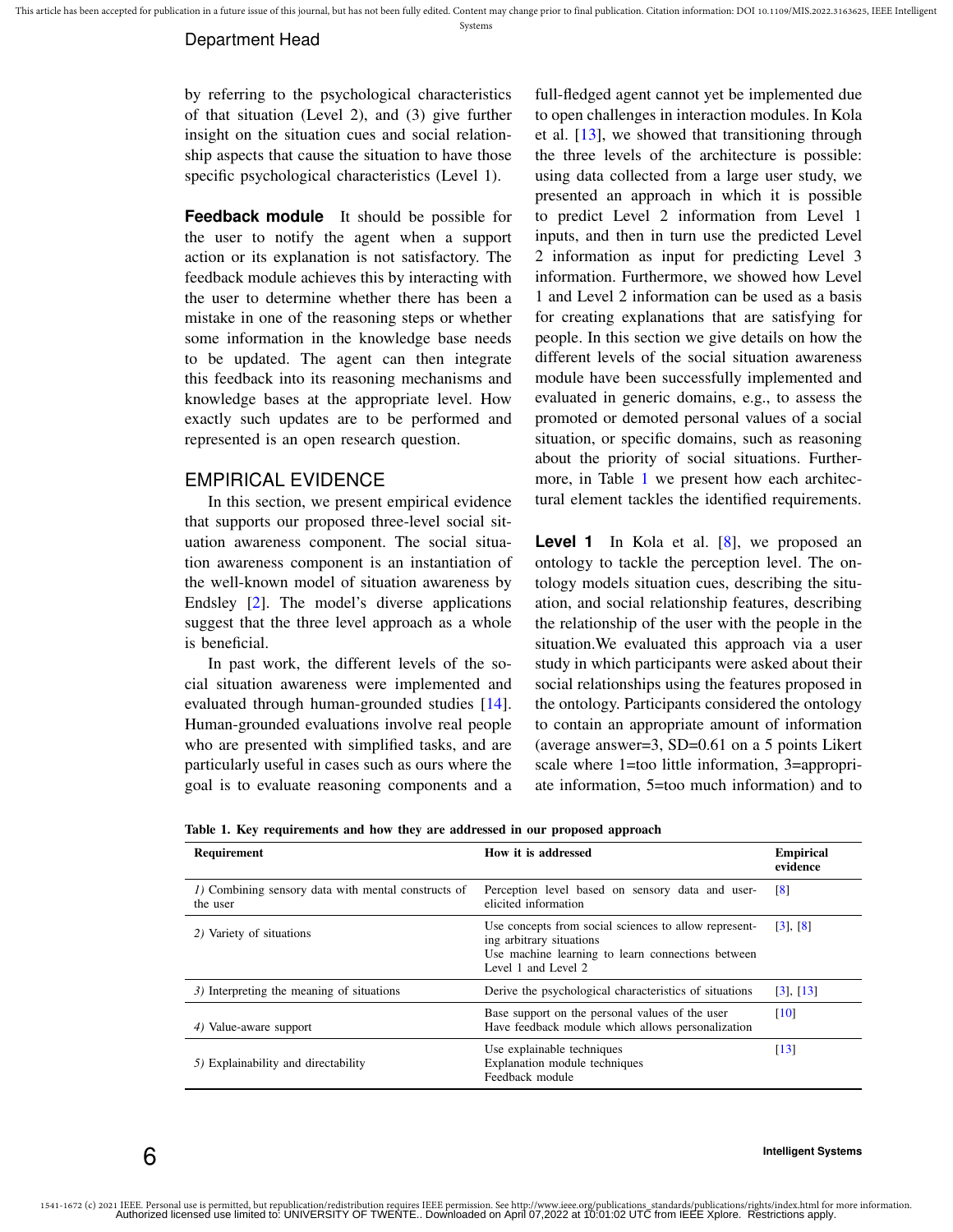be fairly representative of their social relationships (average answer=3, SD=0.79 on a 5 points Likert scale where 1=very little representative and 5=very much representative). This study suggests that it is possible to have a model of a social situation that includes a user's mental constructs, in particular describing social aspects of situations, thus fulfilling Requirement 1.

Level 2 In this level, we suggest ascribing meaning to situations through the psychological characteristics. Rauthmann et al. [3] conducted validation studies involving hundreds of participants across different countries and cultures, showing that the DIAMONDS taxonomy can be used to give meaning to arbitrary situations, thus providing evidence for Requirements 2 and 3. A technical requirement of the architecture is the ability to derive these psychological characteristics from the information from Level 1. To investigate this, we collected Level 1 and 2 data through a crowdsourcing user study [13]. Using this data, we showed that machine learning models can be created that predict psychological characteristics of situations from Level 1 information with an average error of 1.14 on a 6-point Likert scale, outperforming benchmark results.

Level 3 In Kola et al. [10], we proposed an approach that groups situations based on psychological characteristics and show that different personal values are promoted or demoted in specific groups of situations. For instance, we noticed that situations with high intellect and duty promote the values helpfulness and capability. This helps fulfilling Requirement 4. Further, this shows that transition from Level 2 to 3 is feasible with respect to personal values. To show that this transition is also possible in terms of expected behaviors, in [13] we used psychological characteristics of situations as input to predict expected user behavior regarding social priorities with an error of 0.98 on a 7-point Likert scale for actual values of the characteristics, and with an error of 1.37 for predicted values of psychological characteristics based on Level 1 information.

## USE CASES

We illustrate how the components of our approach could be included in intelligent agents

that provide support via two use cases: agenda management [13] and location data sharing [15] support agents. Although these use cases are quite different, the high-level components of our approach can be instantiated for each use case as shown in Table 2. This illustrates how our approach can serve as a blueprint for including social situation awareness in support agents.

Table 2. Concepts that can be modelled and role of modules in two use cases.

| <b>Use Case</b>    | Agenda Management<br>Support Agent                                                | Value-based Location<br><b>Sharing Agent</b>                          |
|--------------------|-----------------------------------------------------------------------------------|-----------------------------------------------------------------------|
| Level 1            | Social background<br>features of other<br>person (e.g., role,<br>hierarchy level) | Location-related<br>features; Other people<br>present                 |
| Level 2            | Psychological<br>characteristics of<br>situation (e.g., Duty,<br>Intellect)       | Psychological<br>characteristics of<br>situation (e.g.,<br>Sociality) |
| Level 3            | Predict priority of<br>meetings                                                   | Assess how values are<br>affected                                     |
| <b>Elicitation</b> | Social situation<br>features                                                      | Personal values                                                       |
| Support            | Suggest which<br>meeting to attend<br>based on priority                           | Provide value-aligned<br>support                                      |
| <b>Explanation</b> | Why a meeting was<br>suggested                                                    | Why a location was<br>shared with someone                             |
| Feedback           | Adapt priority<br>prediction model                                                | Adapt value<br>assessment                                             |

#### Agenda Management Support Agent

Kola et al. [16] introduce an agenda management support agent, whose goal is to assess a user's priorities and make suggestions based on the priority levels when different meetings overlap. Table 2 illustrates the information modelled in the different components of the architecture. Level 1 (*perception*) includes information such as the role of the other person and their hierarchy level. The agent uses the perceived information to assess the psychological characteristics of the situation, which are modeled through the DIAMONDS taxonomy (*comprehension*). From this information, the agent determines a priority level for every social situation (*projection*). If two meetings overlap, the agent suggests to the user to attend the meeting with higher priority and reschedule the other. The user can ask for the reason behind the suggestion, and explana-

**May/June 2020**  $\vec{7}$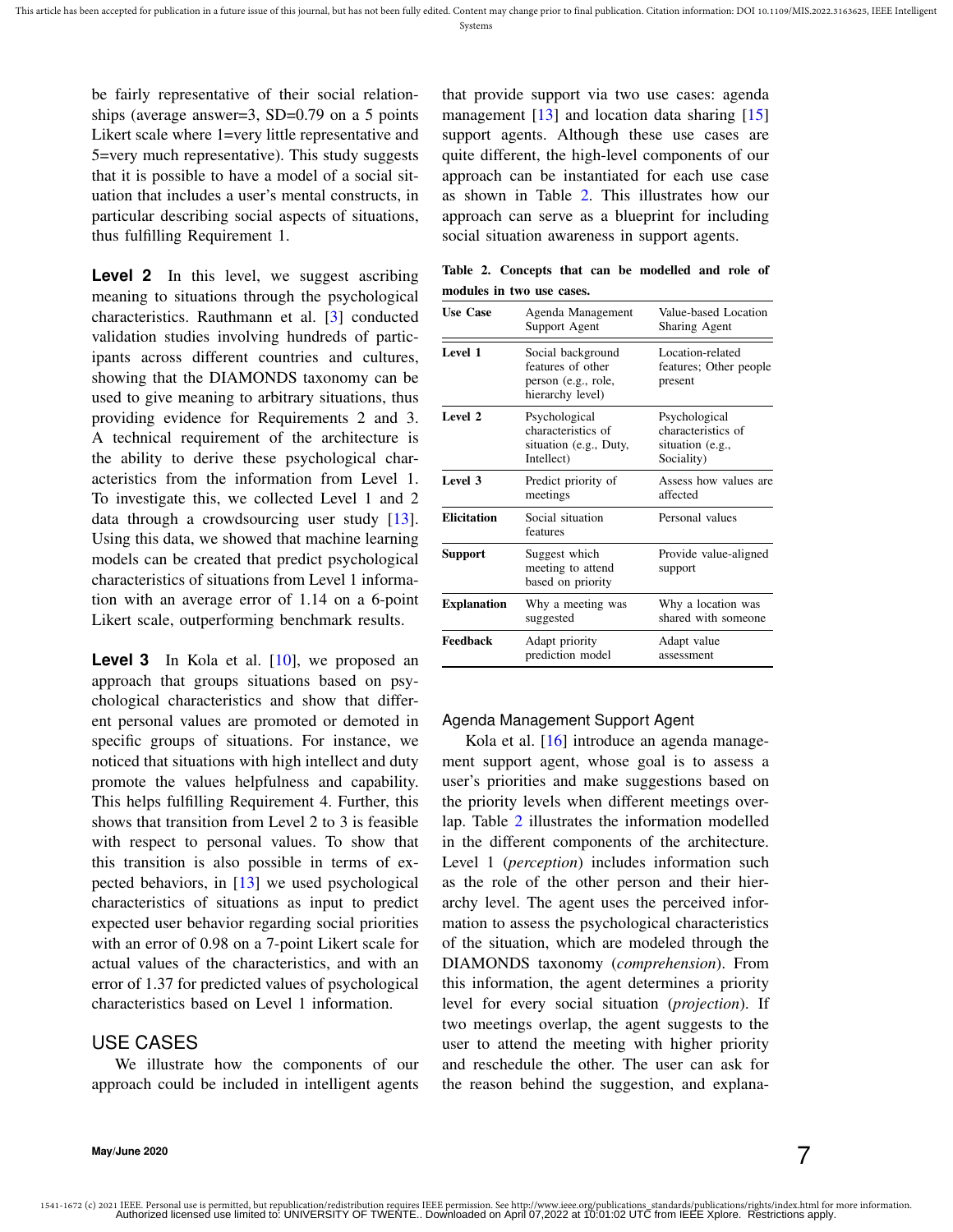tions can be given based on Level 2 or Level 1 information. If the user does not accept the suggestion, the *feedback* module asks about the reasons and incorporates the feedback into the knowledge base and reasoning processes to better predict priority in similar future situations.

In this use case, following our approach allows to explicitly take into account social aspects of the situation, which are modelled from the point of the view of the user through the elicitation module and the perception level. Furthermore, our proposed situation comprehension approach allows for a richer representation and understanding of situations, which in turn allows to better assess priority. For instance an agent may determine that meetings involving a high level of duty are more important for a specific user.

#### Value-based Location Sharing Agent

Kayal et al. [15] propose a model for choosing among conflicting agreements about social sharing of location data based on the users' personal values. They show that an agent can help in resolving conflicting commitments by knowing the value preferences of the user and the promoted values of different location sharing commitments.

Our social situation awareness framework can extend this approach. Level 3 (*projection*) enables the agent to automatically assess which values are promoted or demoted in a situation. Once this information is available, the *support* module can assess whether a specific location sharing activity is aligned with the values of the user. Including information about social relations (Level 1) allows a prediction of values based on a richer model. Furthermore, explicitly modeling the psychological characteristics of the situation (*comprehension*) can be beneficial since these have been shown to be a good predictor of personal values afforded in a situation [3], [10]. For instance, the agent may infer that situations taking place in specific locations involve a high level of sociality, and such situations also tend to promote the value social recognition. If the value is important for the user, the agent would share the location data. This information would also facilitate *explanations*: if the user asks why the location was shared, the agent would explain that it had inferred that the situation promotes social recognition because it involves a high level of sociality. If this inference is not correct, the *feedback* module would adapt the value assessment model accordingly.

## **CONCLUSION**

We outline the elements needed for social situation awareness in support agents and illustrate their practical benefits. Existing work (e.g., [10], [13], [16]) has shown promising results in implementing the different levels of social situation awareness, as well as in automatically transitioning between the levels using data from studies conducted with real people. This work serves as a proof of concept for social situation awareness in support agents. However, more research from different communities is needed to go from this proof of concept to a full-fledged agent. Firstly, the interactive modules will have a crucial role in the successful implementation of an agent that can be tested on real tasks with users. Realizing these requires further research investigating how hybrid intelligent systems can be made collaborative, adaptive, responsible, and explainable [11]. This includes advances in integrating active learning approaches in order to better personalize the prediction models for specific users based on their feedback. Lastly, this proposed architecture should be integrated with work on interpreting the meaning of social signals such as body language in social interactions [9]. This would allow the agent to take into account the dynamics of a social situation as it unfolds, allowing it to integrate social situation understanding based on social relations with observed social signals.

#### Acknowledgement

This work is part of the research programme CoreSAEP, with project number 639.022.416, which is financed by the Netherlands Organisation for Scientific Research (NWO).

#### **REFERENCES**

- 1. K. Lewin, "Field theory and experiment in social psychology: Concepts and methods," *American journal of sociology*, vol. 44, no. 6, pp. 868–896, 1939.
- 2. M. R. Endsley, "Toward a theory of situation awareness in dynamic systems," *Human factors*, vol. 37, no. 1, pp. 32–64, 1995.
- 3. J. F. Rauthmann, D. Gallardo-Pujol, E. M. Guillaume, E. Todd, C. S. Nave, R. A. Sherman, M. Ziegler, A. B.